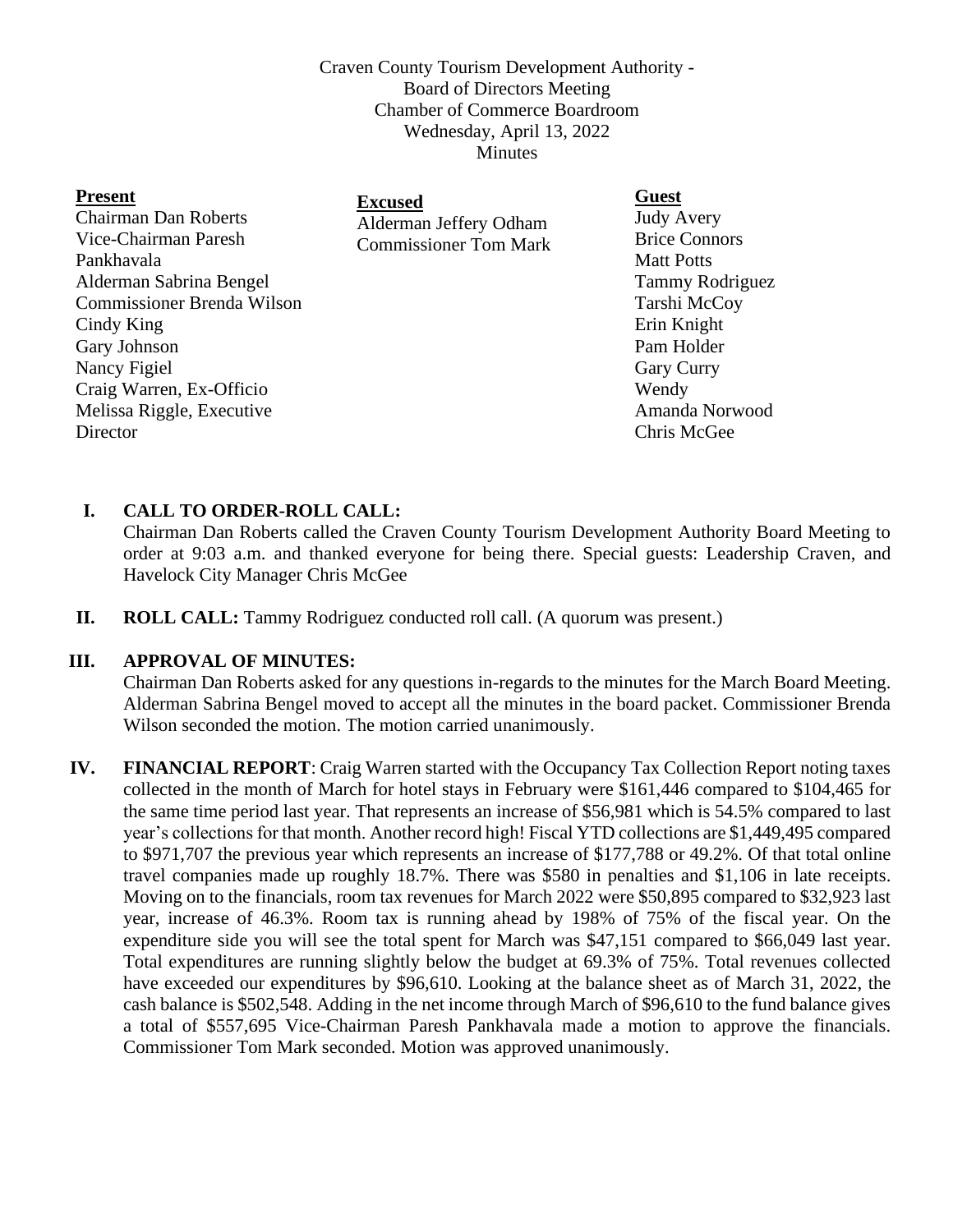**V. STR Report**: Vice-Chairman Paresh Pankhavala shared the STR report. New Bern's YTD numbers for occupancy was 61.7% compared to 49.8% in 2021. ADR was 106.97% compared to 88.73% in 2021 and RevPAR was 66.05% compared to 44.14% last year.

In Havelock YTD Occupancy was 40.8% compared to 42.3% last year. ADR was 79.10% compared to 66.09% in 2021. RevPAR was 32.28% compared to 27.98% last year.

**VI. EXECUTIVE DIRECTOR REPORT:** Melissa Riggle updated the board on the visitor traffic. The visitor log for March 2022 that showed 444 walk-ins and 182 walk-ins at the Cub House (weekends). There were 271 emails, 320 Southern Living Leads and 37 phone calls. | Top places of origin are North Carolina, New York, Virginia, Pennsylvania, and New Jersey. ENC will be picking up a new feeder city, Boston, which is new to us. We will be adding Havelock visitor stats to our monthly report. We plan to customize some of the fields to reflect Havelock's tourist patterns. | Tammy has been accepted to Leadership Craven along with Nancy Figiel. | Melissa has registered for a leadership masterclass and equity diversity and inclusion program through Destinations International. | Visitor Guide Updates: Judy has started sales and updating content. We will be partnering with Blueprint again. We will be repositioning Havelock within the visitor guide as well. | Airbnb/Vrbo: Continuing to be strong with 146 active rentals. **Large Groups and Events:** We have had 37 leads generated and 7 leads outstanding YTD. March had a total of over \$192,622 of contracted business. Included in the pack is a report showing convention center events and where they are staying, that we helped source. **Media Contributions:** 7 Ways to Get Outdoors in New Bern (Our State Magazine). | 13 Diverse & Fun Things to Do in New Bern (Virginia Travel Tips) | 20 Super Charming Small Towns in North Carolina (Virginia Travel Tips) | All of these together generated and delivered a \$8,160 value of earned media. We hosted an editor from Afar Magazine who will be doing an article on the Inner Banks and should be published in May. | We also had an editor from Visit NC, who is also interested in doing an Inner Banks article. | In addition, we hosted 2 coeditors from Our State Magazine collecting information for 2023, featuring the Heritage Home Tour. **News from The State:** Melissa & Judy attended the 365 Conference end of March in Durham with over 500 attendees and DMOS. | North Carolina is now the 5<sup>th</sup> most visited state in the nation. | They were awarded the Best Tourism Office and the coveted Barkery award, which is the highest award for tourism.

**Marketing:** Brice Connors highlighted the collaboration with EWN and the new flight to D.C. With that, they will be placing ads in Northern Virginia Magazine , placed OTT streaming video spots into Washington D.C. and secured a D.C. influencer family to come to New Bern in June. | Matt Potts gave an update on social media ad campaigns (Google, Facebook, Instagram); Total Impressions: 1,328,212 Total Clicks: 23,365 Total Costs: \$5,850.13. | Direct traffic is up more than 60% YOY| Ellie: Engagement rate: 14.82%, Flights saw a 2.6% increase MOM, Accommodations increased by 4.1%., retirement saw a 5% decrease and weddings decreased by 2% | Print ad placements include Southern Living National: A quarter-page Try On New Bern ad placed for March. Southern Living Reginal: Half-page Try On New Bern ad highlighting outdoors placed in March issue Our State: full-page ad to run throughout March highlighting family fun and Bear Town Bears. Heart of NC Weddings: fullpage ad| Digital Influencers: Shay Farrell will be returning to highlight our Juneteenth festivities. Katy Vale is an Army veteran who will be bringing her family from Washington D.C. in June to showcase New Bern & Havelock. | New itineraries page has been created and offers 3 different options (foodies, outdoor enthusiast and history buffs). And all walking tours are now complete and updated.